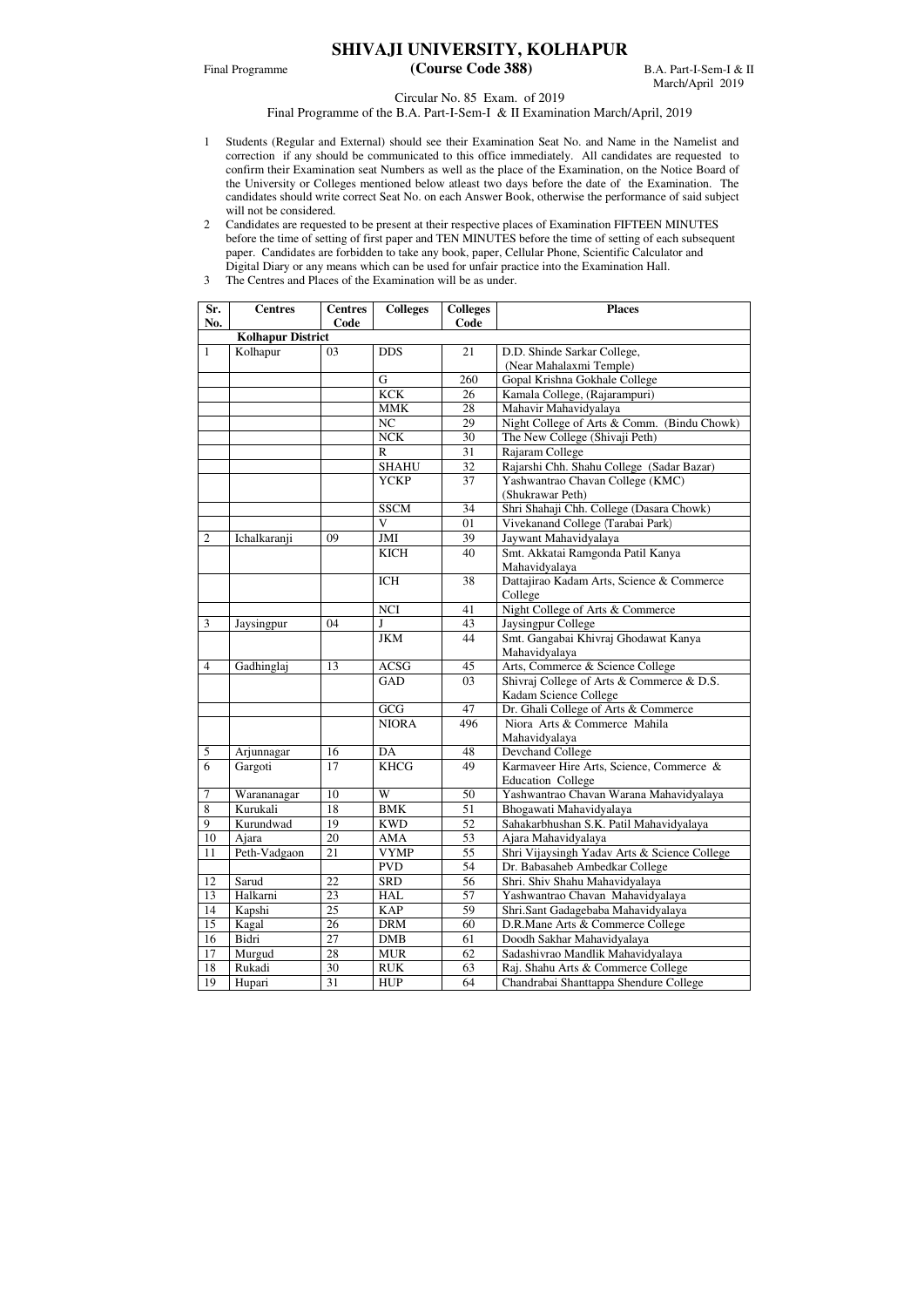| 02             |                        |                 |                 |                 |                                                                                                  |
|----------------|------------------------|-----------------|-----------------|-----------------|--------------------------------------------------------------------------------------------------|
| $20\,$         | Koparde                | 32              | <b>KPRD</b>     | 65              | S.B.Khade Mahavidyalaya                                                                          |
| 21             | Malkapur               | $\overline{33}$ | <b>MALKA</b>    | 66              | Prof.Dr. N.D.Patil Arts, Commerce & Science                                                      |
|                |                        |                 |                 |                 | College                                                                                          |
| 22             | Tisangi                | 34              | <b>TISANGI</b>  | 67              | M. H. Shinde Mahavidyalaya                                                                       |
| 23             | Kowad                  | 14              | <b>KOWAD</b>    | 02              | Arts College                                                                                     |
| 24             | Nesari                 | 35              | <b>NESARI</b>   | 68              | Tukaram Krushnaji Kolekar Arts, Commerce<br>College                                              |
| 25             | Radhanagari            | 36              | <b>RADHA</b>    | 69              | Radhanagari Mahavidyalaya                                                                        |
| 26             | Chandgad               | 37              | <b>CHAND</b>    | 70              | Shri. R.B. Madkholkar Mahavidyalaya                                                              |
| 27             | Hatkangale             | 38              | <b>HAT</b>      | 71              | Shri. Annasaheb Dange Arts, Commerce &                                                           |
|                |                        |                 |                 |                 | <b>Science College</b>                                                                           |
| 28             | Kotoli                 | 39              | <b>MKOT</b>     | 72              | Shripatrao Chougule Arts & Commerce College                                                      |
| 29             |                        |                 |                 |                 | विठ्ठ पाटील महाविद्यालय कळे या केंद्रावर परीक्षा होणार नसून या महाविद्यालयातील विद्यार्थ्यांच्या |
|                |                        |                 |                 |                 | परीक्षा कोणत्या केंद्रावर होणारा याबाबतची माहिती स्वतंत्र कळविली जाईल                            |
|                |                        |                 |                 |                 |                                                                                                  |
| 30             | Mahagaon               | 302             | <b>KAN</b>      | 58              | Raja Shiv Chh. Arts & Commerce College                                                           |
| 31             | Uttur                  | 464             | <b>JPN</b>      | 352             | Dr. J.P.Naik Mahavidyalaya                                                                       |
| 32             | Asurle-Porle           | 502             | <b>ASURLE</b>   | 377             | Arts, Commerce & Science College                                                                 |
| 33             | Karve                  | 723             | <b>KARVE</b>    | 427             | V.K.Chavan Patil Arts, Commerce & Science<br>College                                             |
| 34             | Gaganbawada            | 725             | <b>ANANDI</b>   | 429             | Anandi Arts, Commerce & Science College                                                          |
| 35             | Yavluj                 | 947             | <b>YDP</b>      | 430             | Kai. Shri Y.D. Patil Arts, Commerce & Science                                                    |
|                |                        |                 |                 |                 | College                                                                                          |
| 36             | K-Beed                 | 963             | <b>BEED</b>     | 469             | Arts, Commerce & Science Mahila<br>Mahavidyalaya                                                 |
| 37             | Panore                 | 984             | <b>PANORE</b>   | 512             | Shri Lahu Bala Paritekar Arts, Commerce &                                                        |
|                |                        |                 |                 |                 | Science College                                                                                  |
|                | <b>Sangli District</b> |                 |                 |                 |                                                                                                  |
| $\mathbf{1}$   | Sangli                 | 11              | <b>ACSMS</b>    | 303             | Smt. Rajmati Nemgonda Patil Kanya                                                                |
|                |                        |                 |                 |                 | Mahavidyalaya                                                                                    |
|                |                        |                 | <b>ASCS</b>     | 73              | Dr.Patangrao Kadam Arts, Science & Commerce                                                      |
|                |                        |                 |                 |                 | College, Sangalwadi                                                                              |
|                |                        |                 | KM              | 77              | Smt. Mathubai Garware Kanya Mahavidyalaya                                                        |
|                |                        |                 | <b>KWS</b>      | 78              | Smt. Kasturbai Walchand College of Arts & Sci                                                    |
|                |                        |                 | <b>NCS</b>      | 79              | Nemgonda Dada Patil Night College of Arts &                                                      |
|                |                        |                 |                 |                 | Commerce                                                                                         |
|                |                        |                 | <b>WDN</b>      | 80              | Willingdon College                                                                               |
| $\overline{2}$ | Miraj                  | 40              | <b>KMM</b>      | 82              | Kanya Mahavidyalaya                                                                              |
|                |                        |                 | <b>MIRAJ</b>    | 84              | Miraj Mahavidyalaya                                                                              |
|                |                        |                 | M               | 83              | Shikshan Maharshi Dr.Bapuji Salunkhe                                                             |
|                |                        |                 |                 |                 | Mahavidyalaya                                                                                    |
| $\mathfrak{Z}$ | Vita                   | 41              | <b>BAL</b>      | 86              | <b>Balwant College</b>                                                                           |
|                |                        |                 | <b>HPMV</b>     | 261             | <b>Adarsh College</b>                                                                            |
|                |                        |                 | <b>VITA</b>     | 41              | Jeevan Prabodhini Kanya Mahavidyalaya                                                            |
| $\overline{4}$ | Ashta                  | 01              | <b>AST</b>      | 87              | Arts & Commerce College                                                                          |
| $\overline{5}$ | Urun-Islampur          | 42              | <b>MVPM</b>     | 89              | Kai. Malati V. Patil Kanya Mahavidyalaya                                                         |
|                |                        |                 | <b>KMU</b>      | 88              | Smt. Kusumtai Rajarambapu Patil Kanya                                                            |
|                |                        |                 |                 |                 | Mahavidyalaya                                                                                    |
|                |                        |                 | U               | 90              | Karmaveer Bhaurao Patil College                                                                  |
| 6              |                        | 43              | <b>YCU</b><br>T | 91<br>92        | Yashwantrao Chavan Arts & Commerce College<br>PadmBhushan Dr. Vasantraodada Patil                |
|                | Tasgaon                |                 |                 |                 | Mahavidyalaya                                                                                    |
|                |                        |                 | <b>MMT</b>      | 294             | Arts, Commerce & Science Mahila Mahavidyalaya                                                    |
| $\tau$         | Ramanandnagar          | 44              | <b>RAM</b>      | 93              | Arts, Science & Commerce College                                                                 |
| $\overline{8}$ | Jath                   | 45              | <b>RAJE</b>     | 94              | Raje Ramrao Mahavidyalaya                                                                        |
| 9              | Kavate-                | 46              | <b>KVT</b>      | $\overline{95}$ | Padmbhushan Vasantraodada Patil                                                                  |
|                | Mahankal               |                 |                 |                 | Mahavidyalaya                                                                                    |
| 10             | Kasegaon               | 47              | <b>KASE</b>     | 96              | Arts, Commerce & Science College                                                                 |
| 11             | Kadepur                | 48              | <b>KADE</b>     | 97              | Arts & Commerce College                                                                          |
| 12             | Khanapur               | 49              | <b>SMK</b>      | 98              | Shri Sampatrao Mane Mahavidyalaya                                                                |
| 13             | Atpadi                 | 50              | <b>ASCA</b>     | 99              | Arts and Science College                                                                         |
|                |                        |                 | ATP             | 283             | Shrimant Babasaheb Deshmukh Mahavidyalaya                                                        |
| 14             | Shirala                | 51              | <b>SRL</b>      | 100             | Vishwasrao Naik Arts, Commerce & Baba Naik                                                       |
|                |                        |                 |                 |                 | Science Mahavidyalaya                                                                            |
| 15             | Kadegaon               | 52              | <b>KMK</b>      | 101             | BV's Mathoshri Bayabai Shripatrao Kadam                                                          |
|                |                        |                 |                 |                 | Kanya Mahavidyalaya                                                                              |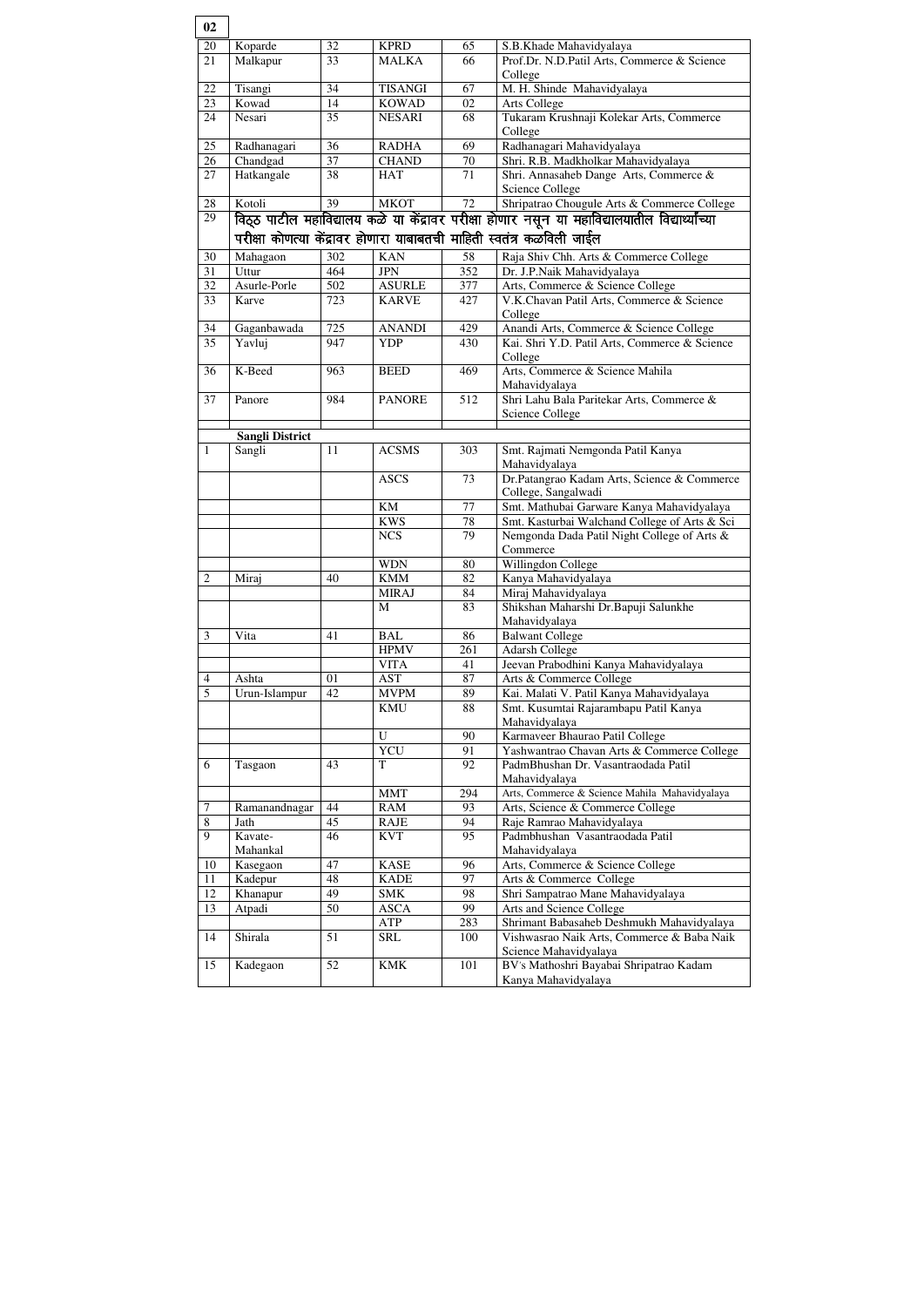|                  |                        |                 |               |     | 03                                            |
|------------------|------------------------|-----------------|---------------|-----|-----------------------------------------------|
| 16               | Savalaj                | 53              | <b>SAV</b>    | 102 | Shri Raosaheb Ramrao Patil Mahavidyalaya      |
| 17               | Walwe                  | $\overline{54}$ | <b>WALWA</b>  | 103 | Krantisinh Nana Patil College                 |
| 18               | Palus                  | 55              | <b>PALUS</b>  | 104 | Arts, Commerce & Science College              |
| 19               | Bhilawadi              | 56              | <b>BHIL</b>   | 105 | Balasaheb Chitale College                     |
| 20               | Chikhali               | $\overline{57}$ | <b>CHIK</b>   | 106 | Deshbhakt A. B. Naik Arts & Science College   |
| 21               | Kundal                 | 58              | <b>KUNDAL</b> | 107 | Krantiagrani G.D. Bapu Lad Arts Mahavidyalaya |
| 22               | Kokrud                 | $\overline{59}$ | <b>BANKOK</b> | 108 | Baba Naik Mahavidyalaya                       |
| 23               | Aitawade (Kh)          | 98              | <b>ATWD</b>   | 251 | Warana Mahavidyalaya                          |
| 24               | Borgaon                | 162             | <b>BOR</b>    | 297 | Mohanrao Patangrao Patil Mahavidyalya         |
| $\overline{25}$  | Umadi                  | 342             | <b>UMADI</b>  | 315 | Arts, Commerce & Science College              |
| $\overline{26}$  | Mhaishal               | 726             | <b>MHAI</b>   | 439 | Mhaishal Arts, Commerce & Science College     |
| 27               | Zare                   | 742             | <b>ZARE</b>   | 428 | Padmabhushon Dr. Krantiveer Nagnath Anna      |
|                  |                        |                 |               |     | Nayakwadi Kala Mahavidyalya                   |
| 28               | Salagare               | 946             | <b>VDS</b>    | 468 | Arts, Science & Commerce College              |
| 29               | Sangli                 | 11              | <b>AUM</b>    | 602 | Arts (Urdu)Mahavidyalya,Sangli                |
|                  |                        |                 |               |     |                                               |
|                  | <b>Satara District</b> |                 |               |     |                                               |
| 1                | Satara                 | 08              | <b>CH</b>     | 259 | Chh.Shivaji College                           |
|                  |                        |                 | <b>LAL</b>    | 145 | Lal Bahadur Shastri College                   |
|                  |                        |                 | <b>MMS</b>    | 147 | Savitribai Phule Mahila Mahavidyalaya,        |
|                  |                        |                 | <b>SMV</b>    | 148 | Arts & Commerce College (Yadogopal Peth)      |
| $\sqrt{2}$       | Phaltan                | 73              | <b>MUD</b>    | 151 | Mudhoji College                               |
|                  |                        |                 | <b>PHLT</b>   | 321 | Namdevrao Suryavanshi (Bedke) College         |
| 3                | Karad                  | 02              | <b>SGM</b>    | 156 | Sadguru Gadge Maharaj College                 |
|                  |                        |                 | <b>VCK</b>    | 157 | Venutai Chavan College                        |
|                  |                        |                 | <b>SBS</b>    | 154 | S.M. Dr. Bapuji Salunkhe Mahavidyalaya        |
|                  |                        |                 | <b>MCK</b>    | 153 | Mahila Mahavidyalaya                          |
| $\overline{4}$   | Khatav                 | 74              | <b>SRK</b>    | 152 | Shahajiraje Mahavidyalaya                     |
| $\overline{5}$   | Patan                  | 75              | <b>BD</b>     | 159 | <b>Balasaheb Desai College</b>                |
| 6                | Talmavale              | 76              | <b>KC</b>     | 160 | Kakasaheb Chavan Mahavidyalaya                |
| $\overline{7}$   | Wai                    | 77              | <b>WAI</b>    | 161 | Kisan Veer Mahavidyalaya                      |
|                  |                        |                 | <b>MMW</b>    | 376 | Bhimrao Shinde Arts, Commerce and Science     |
|                  |                        |                 |               |     | Mahila Mahavidyalaya                          |
| $\overline{8}$   | Koregaon               | 78              | <b>KOR</b>    | 162 | D. P. Bhosale College                         |
| $\boldsymbol{9}$ | Shirval                | 79              | <b>SVL</b>    | 163 | Shripatrao Kadam Arts and Commerce College    |
| 10               | Dahiwadi               | 80              | <b>DAH</b>    | 164 | Dahiwadi College                              |
| 11               | Lonand                 | 81              | $\rm{LON}$    | 165 | Sharadchandra Pawar College                   |
| 12               | Umbraj                 | 82              | <b>MMU</b>    | 166 | Sou. Mangaltai Ramchandra Jagatap Mahila      |
|                  |                        |                 |               |     | Mahavidyalaya                                 |
| 13               | Pachagani              | 83              | <b>PACH</b>   | 167 | Smt. Meenalben Mehta Arts and Commerce        |
|                  |                        |                 |               |     | College                                       |
| 14               | Rethare(Bk)            | 84              | <b>KMR</b>    | 168 | Krishna Mahavidyalaya                         |
| 15               | Pachawad               | 85              | <b>PWAD</b>   | 169 | Yashwantrao Chavan Mahavidyalaya              |
| 16               | Mayani                 | 86              | <b>MAYA</b>   | 171 | Arts and Commerce Mahavidyalaya               |
| 17               | Medha                  | 87              | <b>ACMED</b>  | 170 | Amdar Shashikant Shinde Mahavidyalaya         |
| 18               | Rahimatpur             | 88              | <b>RAHI</b>   | 172 | S.M. Shankarrao Mohite Patil Mahavidyalaya    |
| 19               | Aundh                  | 89              | <b>AUNDH</b>  | 173 | Raja Shripatrao Bhagawantrao Mahavidyalaya    |
| 20               | Pusegaon               | 90              | <b>PUSE</b>   | 174 | Arts, Commerce & Science College              |
| 21               | Vaduj                  | 91              | <b>VADUJ</b>  | 175 | Arts & Commerce Mahavidyalaya                 |
| 22               | Mhaswad                | 92              | <b>MSWD</b>   | 176 | Shrimant Bhaiyasaheb Rajemane College         |
| 23               | Deur                   | 93              | <b>DEUR</b>   | 177 |                                               |
|                  |                        | 94              |               |     | Prof. Sambhajirao Kadam Mahavidyalaya         |
| 24               | Nagthane               |                 | <b>NAGT</b>   | 255 | Arts and Commerce College                     |
| 25               | Wagholi                | 208             | <b>WAGH</b>   | 292 | Shankarrao Jagatap Arts & Commerce            |
| 26               | <b>Wathar Station</b>  | 210             | <b>WSTN</b>   | 289 | Arts, Commerce & Science College              |
| 27               | Mahabaleshwar          | 362             | <b>MBSH</b>   | 326 | Giristhan Arts and Commerce College           |
| 28               | Khandala               | 462             | <b>RMK</b>    | 353 | Rajendra Mahavidyalaya                        |
| 29               | Undale                 | 662             | <b>UNDALE</b> | 375 | Arts and Commerce College                     |
| 30               | Koyananagar            | 943             | <b>KOYANA</b> | 467 | Arts and Commerce College                     |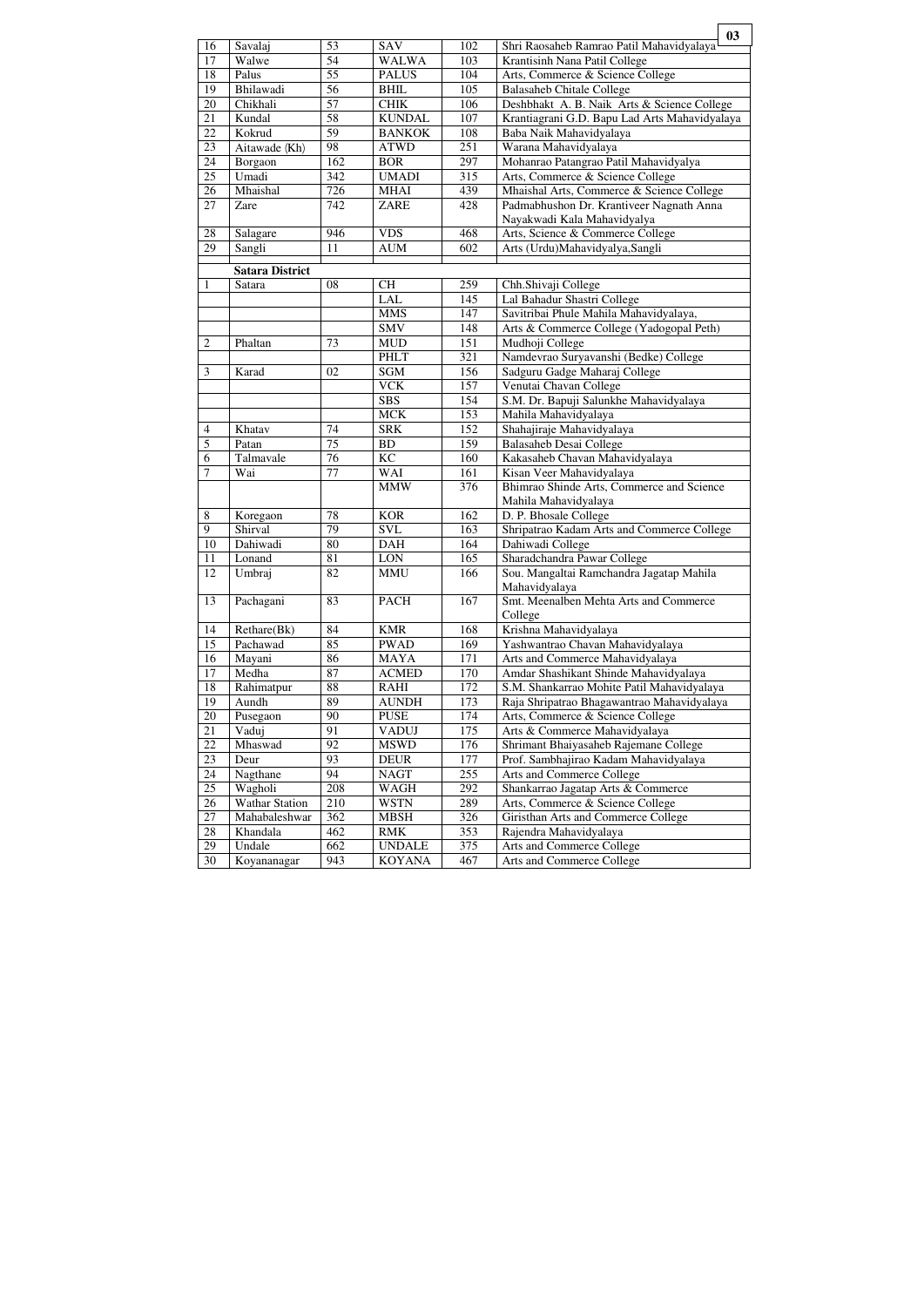The Written Examination will be conducted to the following order :

| 04                      |                    | $B.A. Part - I - Sem - I$                                                                           |                    |                                                                                                                        |
|-------------------------|--------------------|-----------------------------------------------------------------------------------------------------|--------------------|------------------------------------------------------------------------------------------------------------------------|
| DAY &<br><b>DATE</b>    | Subject<br>Code No | Time: 12.00 noon to 2.00 p.m.                                                                       | Subject<br>Code No | Time: 3.00 p.m. to 5.00 p.m.                                                                                           |
| Tuesday<br>26-03-2019   | 58441              | Opt. Marathi Paper-I<br>अभिरुची "                                                                   | 58445              | Opt. English Paper-I<br>"Introduction to English"<br>Literature : The short Story"                                     |
|                         | 58442              | Opt. Urdu Paper-I<br>Naway - E-Adob                                                                 |                    |                                                                                                                        |
|                         | 58443              | Opt. Kannada Paper-I<br>"Modern Kannada Poetry"                                                     |                    |                                                                                                                        |
| Wednesday<br>27-03-2019 | 58444              | Opt. Hindi Paper- I<br>" आधुनिक हिंदी साहित्य $"$                                                   | 58462              | Opt. Sociology paper-I<br>"Introduction to Sociology"                                                                  |
| Thursday<br>28-03-2019  | 58420              | English Compulsory paper-A<br>"English for Communication"                                           |                    |                                                                                                                        |
| Friday<br>29-03-2019    | 58421              | Scientific Method (Comp.)<br>Paper $- A$                                                            | 58446              | Opt. Sanskrit (Higher) paper-I<br>" संस्कृत चंद्रीका $"$                                                               |
|                         | 58422              | Science Technology and<br>Development (Comp.) paper-A                                               | 58448              | Opt. Sanskrit (Lower) paper-I<br>$``$ संजिवनम् $"$                                                                     |
|                         | 58423              | Marathi (Comp.) paper-A<br>" अभिव्यक्ती"                                                            | 58449              | Opt. Persian Paper- I<br>"Guldast- e-Farsi"                                                                            |
|                         | 58424              | Hindi (Comp.) Paper - A<br>" प्रायोजन मूलक हिंदी और कहानी<br>साहित्य "                              |                    |                                                                                                                        |
|                         | 58425              | Kannada (Comp.) Paper-A<br>"Modern Kannada Poetry"                                                  |                    |                                                                                                                        |
|                         | 58426              | Urdu (Comp) Paper-A<br>"Nairang-e-Adab<br>"Prose & Poetry"                                          |                    |                                                                                                                        |
|                         | 58427              | Sanskrit (Comp.) Paper-A<br>सूखाणी विलास "                                                          |                    |                                                                                                                        |
|                         | 58428              | Ardhamagadhi (Com.) Paper-A<br>पाइय मंजुसिया "<br>$\boldsymbol{\varsigma}$ $\boldsymbol{\varsigma}$ |                    |                                                                                                                        |
|                         | 58430              | Persian (Comp.) Paper - A<br>"Guldast-E-Farsi & Ghazliyat"                                          |                    |                                                                                                                        |
|                         | 58431              | Add. English (Comp.) paper-A<br>"Introduction to English<br>Literature"                             |                    |                                                                                                                        |
| Saturday<br>30-03-2019  | 58471              | Opt. Journalism Paper-I<br>"Principles Of Journalism"                                               | 58465              | Opt. Philosophy Paper-I<br>"OutLines of Philosophy" (Indian)                                                           |
|                         | 58472              | Opt. Home Science paper -I<br>"Introduction to Home Science"                                        | 58466              | Opt. Education paper-I<br>"Philosophical Foundation of<br>Education"(New)                                              |
|                         | 58473              | Opt. Geography Paper-I<br>"Geomorphology"                                                           | 58467              | Opt. Physical Education Paper-I<br>"Introduction of Physical<br>Education and Sports"<br>(Time: 3.00 p.m.to 4.00 p.m.) |
|                         | 58474              | Opt. Linguistics Paper-I<br>"An Introduction to Linguistics"                                        | 58468              | Opt. Ancient Indian History<br><b>Culture Paper-I</b><br>"History of<br>Ancient India up to C 650 A.D."                |
|                         |                    |                                                                                                     |                    |                                                                                                                        |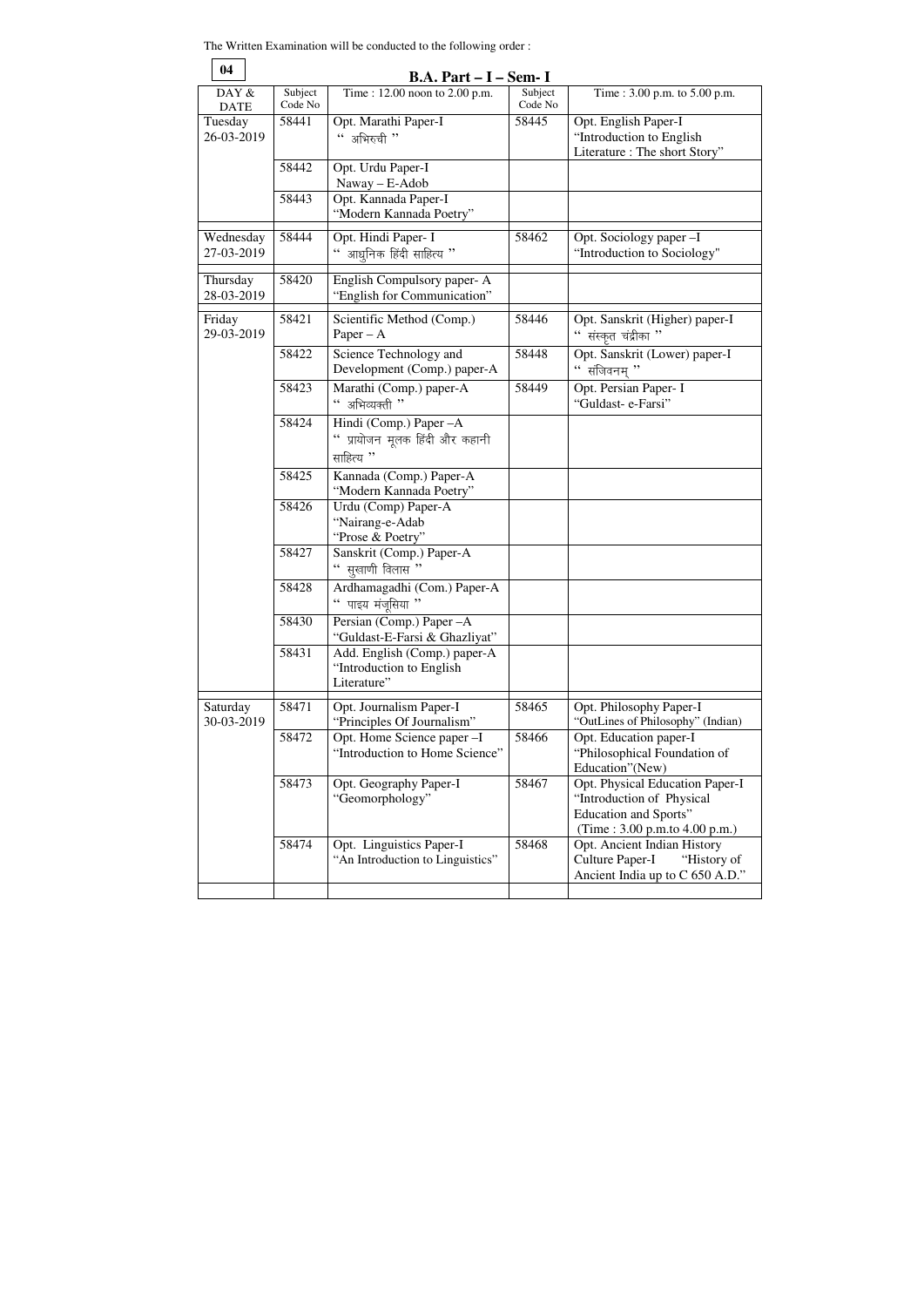## **B.A. Part – I – Sem- II**

|                         |                    |                                                                               |                     |                                                                                                         | 05 |
|-------------------------|--------------------|-------------------------------------------------------------------------------|---------------------|---------------------------------------------------------------------------------------------------------|----|
| DAY $\&$<br><b>DATE</b> | Subject<br>Code No | Time : $12.00$ noon to $2.00$ p.m.                                            | Subject<br>Code No. | Time : 3.00 p.m. to 5.00 p.m.                                                                           |    |
| Monday<br>01-04-2019    | 58464              | Opt. Political Science paper-I<br>"Indian Government"                         | 58451               | Opt. Military Science (N.C.C.)<br>Paper-I "Basic Training in NCC"<br>(Time: $3.00$ p.m. to $4.00$ p.m.) |    |
|                         |                    |                                                                               | 58452               | <b>Opt. National Service Scheme</b><br>Paper-I (N.S.S.)                                                 |    |
|                         |                    |                                                                               | 58453               | Opt. Music Paper-I<br>(Time: 3.00 p.m.to 4.00 p.m.)                                                     |    |
| Tuesday<br>02-04-2019   | 58469              | Opt. Psychology paper-I<br>'Introduction to Psychology"                       | 58447               | Opt. Ardhamagadhi paper-I<br>पाइय रयन माला ''                                                           |    |
|                         | 58470              | Opt. Social Work Paper-I<br>"Introduction to Social Work"                     |                     |                                                                                                         |    |
| Wednesday<br>03-04-2019 | 58463              | Opt. Economics paper-I<br>"Indian Economy"                                    | 58477               | <b>Statistics Paper-I</b>                                                                               |    |
| Thursday<br>04-04-2019  | 58461              | Opt. History Paper -I<br>"Rise of Maratha Power"<br>$(1600 \text{ to } 1707)$ |                     |                                                                                                         |    |

 $\overline{\phantom{0}}$ 

п

| DAY &<br><b>DATE</b>    | Subject<br>Code No | Time: 12.00 noon to 2.00 p.m.                                                         | Subject<br>Code No. | Time: 3.00 p.m. to 5.00 p.m.                                                                   |
|-------------------------|--------------------|---------------------------------------------------------------------------------------|---------------------|------------------------------------------------------------------------------------------------|
| Monday<br>08-04-2019    | 61231              | Opt. Marathi Paper-II<br>" अभिरुची "                                                  | 61235               | Opt. English Paper-II<br>"Introduction to English Literature :<br>The short Story & the Novel" |
|                         | 61232              | Opt. Urdu Paper-II<br>"Prose."                                                        |                     |                                                                                                |
|                         | 61233              | Opt. Kannada Paper-II<br>"Modern Kannada Literature Prose"                            |                     |                                                                                                |
| Tuesday<br>09-04-2019   | 61234              | Opt. Hindi Paper- II<br>" उपन्यास और व्याकरण <sup>"</sup>                             | 61244               | Opt. Sociology Paper-II<br>"Principals to Sociology"                                           |
| Wednesday<br>10-04-2019 | 61220              | English Compulsory paper-B<br>"English for Communication"                             |                     |                                                                                                |
| Thursday<br>11-04-2019  | 61221              | Scientific Method (Comp.)<br>$Paper - B$                                              | 61236               | Opt Sanskrit (Higher) Paper-II<br>$\lq\lq$ संस्कृत चंद्रीका $\lq\lq$                           |
|                         | 61222              | Science Technology and<br>Development (Comp.) paper-B                                 | 61237               | Opt. Sanskrit (Lower) Paper-II<br>" संस्कृत संजीवनम् $"$                                       |
|                         | 61223              | Marathi (Comp.) paper-B<br>अभिव्यक्ती ''                                              | 61239               | Opt. Persian Paper- II<br>"Prose & Poetry"                                                     |
|                         | 61224              | Hindi (Comp.) Paper -B<br>" प्रायोजनमुलक हिंदी और कहानी साहित्य $"$                   |                     |                                                                                                |
|                         | 61225              | Kannada (Comp.) Paper-B<br>"Modern Kannada Literature<br>Prose"                       |                     |                                                                                                |
|                         | 61226              | Urdu (Comp) Paper-B<br>"Nairang-e-Adab "Prose &<br>Poetry"                            |                     |                                                                                                |
|                         | 61227              | Sanskrit (Comp.) Paper-B<br>संस्कृत सुखाणी विलास "                                    |                     |                                                                                                |
|                         | 61228              | Ardhamagadhi (Comp) Paper-B<br>"पाइय मंजूसिया" "पाड्यरणमाला"<br>(गद्य व पद्य संग्रह)  |                     |                                                                                                |
|                         | 61229              | Add. English (Comp.) paper-B<br>"Introduction to English Literature<br>one Act-plays" |                     |                                                                                                |
|                         | 61230              | Persian (Comp.) Paper -B<br>"Prose & Poetry"                                          |                     |                                                                                                |
|                         |                    |                                                                                       |                     |                                                                                                |